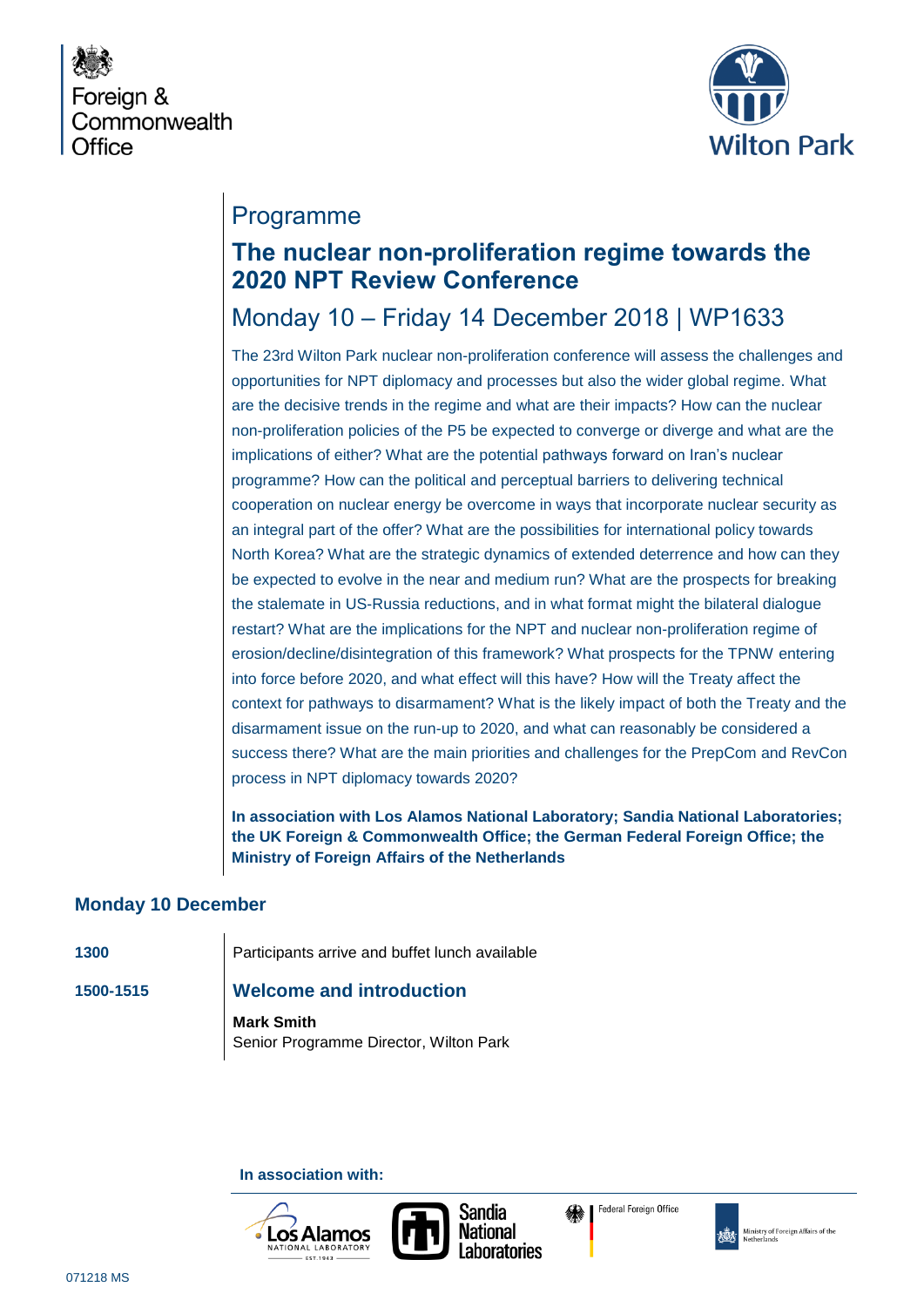| 1515-1645                  | 1. The international nuclear order: a prospectus                                                                                                                                                                                                                                 |
|----------------------------|----------------------------------------------------------------------------------------------------------------------------------------------------------------------------------------------------------------------------------------------------------------------------------|
|                            | Three speakers, each to identify 1-2 decisive trends in the regime and the potential<br>impact (positive or negative) as we head towards the 2020 NPT Review Conference.                                                                                                         |
|                            | Izumi Nakamitsu<br>Under Secretary-General and High Representative for Disarmament Affairs, United<br>Nations, New York                                                                                                                                                          |
|                            | <b>Angus Lapsley</b><br>Director-General, Strategy and International, Ministry of Defence, London                                                                                                                                                                                |
|                            | Gaukhar Mukhatzhanova<br>Director, International Organizations and Nonproliferation Program, James Martin Center<br>for Nonproliferation Studies, Vienna                                                                                                                         |
| 1645-1730                  | Photograph followed by tea/coffee                                                                                                                                                                                                                                                |
| 1730-1900                  | 2. Nuclear non-proliferation policy among the P5: trends and<br>developments                                                                                                                                                                                                     |
|                            | What are the objectives and themes in the nuclear non-proliferation policies of the P5<br>states? How much are they in alignment or divergence? What are the prospects for<br>coordinated or collaborative action on NPT diplomacy towards and at the 2020 Review<br>Conference? |
|                            | <b>Christopher Ford</b><br>Assistant Secretary of State, International Security and Nonproliferation, US Department<br>of State, Washington DC                                                                                                                                   |
|                            | <b>Fu Cong</b><br>Director General, Arms Control Department, Ministry of Foreign Affairs, Beijing                                                                                                                                                                                |
|                            | <b>Alexander Deyneko</b><br>Deputy Permanent Representative, Permanent Mission of the Russian Federation to the<br>United Nations Office in Geneva                                                                                                                               |
| 1930                       | Reception followed by dinner                                                                                                                                                                                                                                                     |
| <b>Tuesday 11 December</b> |                                                                                                                                                                                                                                                                                  |
| 0800-0900                  | <b>Rrookfoct</b>                                                                                                                                                                                                                                                                 |

| 0800-0900 | <b>Breakfast</b>                                                                                                                               |
|-----------|------------------------------------------------------------------------------------------------------------------------------------------------|
| 0930-1100 | 3. Iran and the nuclear non-proliferation regime: pathways forward?                                                                            |
|           | <b>Christopher Ford</b><br>Assistant Secretary of State, International Security and Nonproliferation, US Department<br>of State, Washington DC |
|           | <b>Zacharie Gross</b><br>Director, Nuclear and Missile Non-proliferation and Disarmament, Ministry for Europe and<br>Foreign Affairs, Paris    |
|           | <b>Hamid Baeidinejad</b><br>Ambassador, Embassy of the Islamic Republic of Iran, London                                                        |
| 1100-1130 | Tea/coffee                                                                                                                                     |
|           |                                                                                                                                                |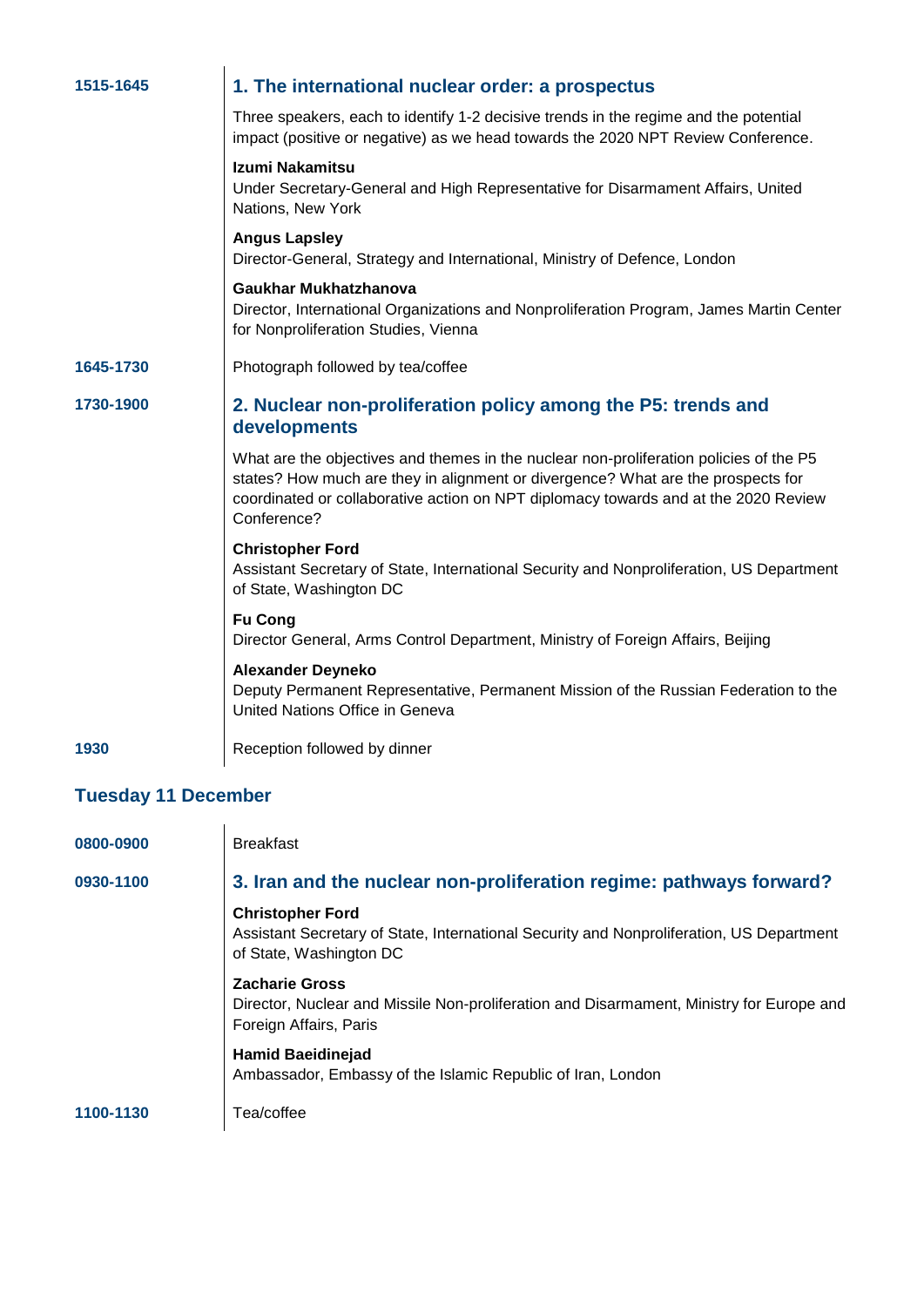|  |  | 1130-1300 |  |  |  |
|--|--|-----------|--|--|--|
|--|--|-----------|--|--|--|

#### **4. Nuclear security and technical cooperation: how to achieve mutual reinforcement?**

Political developments since the conclusion of the 2016 NSS, residual sensitivities surrounding NSS participation, and divergent priorities among member states are having a material impact on the implementation of NSS outcomes. Differences between the consolidated WEOG position and consolidated G77 position are becoming a source of concern. What are the political and perceptual barriers to delivering technical cooperation in ways that incorporate nuclear security as an integral part of the offer? How to overcome the narrative that nuclear security and technical cooperation are either/or choices, secure mutual WEOG/G77 buy-in to a more common approach and promote a more widely-accepted consensus?

#### **Irma Argüello**

Founder and Chair, NPSGlobal Foundation, Buenos Aires

#### **Leena Al-Hadid**

Ambassador of the Hashemite Kingdom of Jordan to Austria, Vienna

#### **Ingrid Kirsten**

Senior Research Associate, Vienna Centre for Disarmament and Non-Proliferation (VCDNP), Vienna

#### **1300-1400** Lunch

**1400-1500** Free time

## **1500-1630 5. North Korea's nuclear programme**

How to advance denuclearisation, after the developments of 2018? What models can be envisaged and how might they work? What are the dynamics Japanese and South Korean strategy and policy on North Korea: what concerns, red lines, and objectives? What factors drive US policy and what direction might it take?

#### **Christina Varriale**

Research Fellow, Royal United Services Institute (RUSI), London

#### **Duyeon Kim**

Adjunct Senior Fellow, Center for a New American Security (CNAS), Washington DC and Seoul

#### **Scott Snyder**

Senior Fellow for Korea Studies and Director of the Program on US - Korea Policy, Council on Foreign Relations, Washington DC

#### **1630-1700** Tea/coffee

### **1700-1830 6. Nuclear weapons and international security: the evolving context for the non-proliferation regime**

How is the international security environment affecting the role and prominence of nuclear weapons? What are the strategic dynamics of extended deterrence and how can they be expected to evolve in the near and medium run? What are the implications of advanced conventional capability procurement by 'umbrella states' for nuclear stability? What is the effect of Russian and US nuclear policies on European/NATO debates on nuclear posture and nuclear sharing, and how that might impact the NPT?

#### **Andrea Berger**

Senior Research Associate, James Martin Center for Nonproliferation Studies, London

#### **Oliver Meier**

Deputy Head, German Institute for International and Security Affairs, Berlin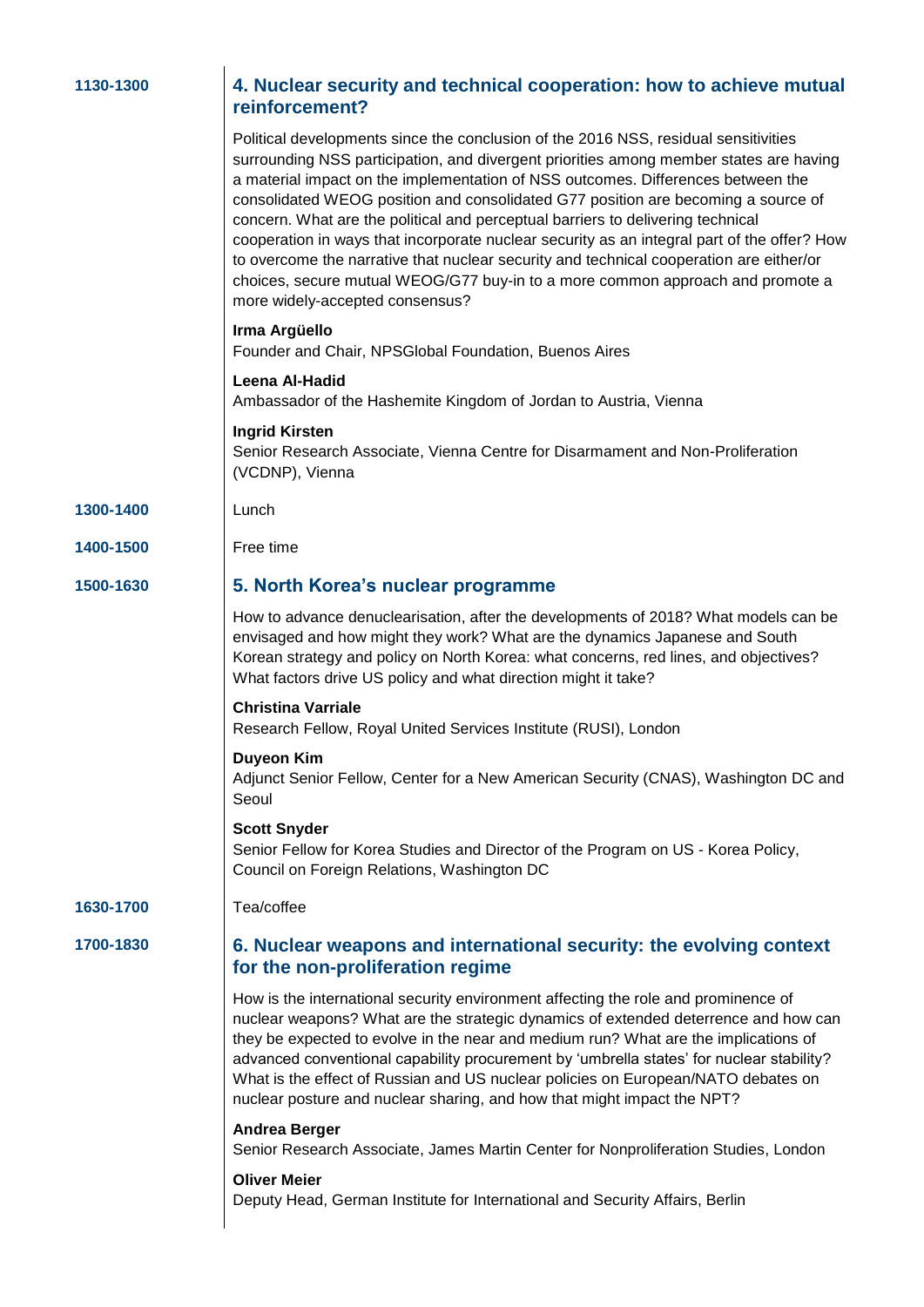**Joseph Pilat** Program Manager, National Security and International Studies Office (NSIS), Los Alamos National Laboratory (LANL)

**1930** Dinner

## **Wednesday 12 December**

| 0800-0900 | <b>Breakfast</b>                                                                                                                                                                                                                                                                                                                                                                                                                                                                                                                                                |  |
|-----------|-----------------------------------------------------------------------------------------------------------------------------------------------------------------------------------------------------------------------------------------------------------------------------------------------------------------------------------------------------------------------------------------------------------------------------------------------------------------------------------------------------------------------------------------------------------------|--|
| 0915-1045 | 7. Nuclear arms control after 2018: consequence management, future<br>possibilities, and the impact of new technology and actors                                                                                                                                                                                                                                                                                                                                                                                                                                |  |
|           | What are the consequences of the INF Treaty developments, and how negative ones be<br>contained and mitigated? What is the potential future for New START or a successor<br>agreement, in what format might the bilateral dialogue restart? What implications for the<br>NPT and nuclear non-proliferation regime of erosion/decline/disintegration of this<br>framework? What are the potential challenges and opportunities posed by emerging<br>technologies, and the benefit of involving new and more diverse voices in the strategic<br>stability debate? |  |
|           | <b>Andrey Baklitskiy</b><br>Consultant, PIR Center, Moscow                                                                                                                                                                                                                                                                                                                                                                                                                                                                                                      |  |
|           | <b>Olaf Poeschke</b><br>Deputy Head of Division for Nuclear Disarmament and Arms Control, Federal Foreign<br>Office, Germany                                                                                                                                                                                                                                                                                                                                                                                                                                    |  |
|           | <b>Alexandra Bell</b><br>Senior Policy Director, Center for Arms Control and Non-Proliferation, Washington DC                                                                                                                                                                                                                                                                                                                                                                                                                                                   |  |
| 1045-1115 | Tea/coffee                                                                                                                                                                                                                                                                                                                                                                                                                                                                                                                                                      |  |
| 1115-1245 | 8. Pathways to disarmament                                                                                                                                                                                                                                                                                                                                                                                                                                                                                                                                      |  |
|           | What traction have conditions-based/step by step approaches achieved and what is their<br>impact? What are the prospects for the TPNW entering into force before 2020, and what<br>effect will this have? How will the Treaty affect the context for pathways to disarmament?<br>What is the likely impact of both the Treaty and the disarmament issue on the run-up to<br>2020, and what can reasonably be considered a success there?                                                                                                                        |  |
|           | <b>Heather Williams</b><br>Lecturer in Defence Studies, King's College London; Specialist advisor to the House of<br>Lords International Relations Select Committee inquiry into the NPT and nuclear<br>disarmament                                                                                                                                                                                                                                                                                                                                             |  |
|           | <b>Jamie Walsh</b><br>Deputy Director, Disarmament and Non-proliferation, Department of Foreign Affairs and<br>Trade, Dublin                                                                                                                                                                                                                                                                                                                                                                                                                                    |  |
|           | <b>Nicolas Plattner</b><br>Head Arms Control, Disarmament and Non-Proliferation Section, Federal Department of<br>Foreign Affairs (FDFA), Bern                                                                                                                                                                                                                                                                                                                                                                                                                  |  |
| 1300      | Lunch                                                                                                                                                                                                                                                                                                                                                                                                                                                                                                                                                           |  |
| 1400      | Optional excursion to Chichester or tour of Wiston House and gardens                                                                                                                                                                                                                                                                                                                                                                                                                                                                                            |  |
| 1700-1730 | Tea/coffee                                                                                                                                                                                                                                                                                                                                                                                                                                                                                                                                                      |  |
|           |                                                                                                                                                                                                                                                                                                                                                                                                                                                                                                                                                                 |  |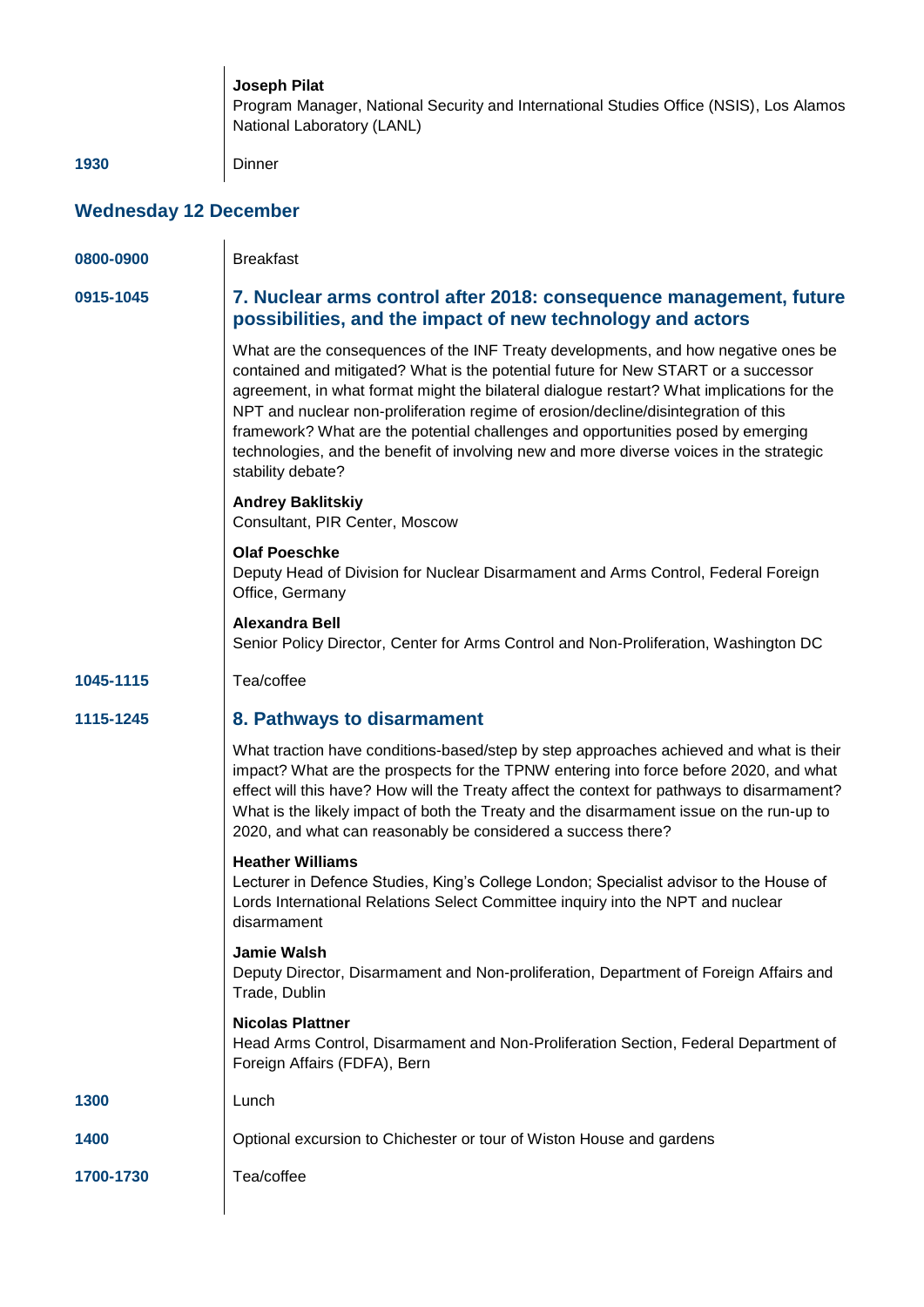| 1730-1900 | 9. Group work: four key issues for the NPT process                                                                                                                                                                           |  |  |
|-----------|------------------------------------------------------------------------------------------------------------------------------------------------------------------------------------------------------------------------------|--|--|
|           | This will be a round of focused group work                                                                                                                                                                                   |  |  |
|           | Group 1: Disarmament diplomacy towards 2020: what does success look like,<br>where states should focus, and what does failure look like?<br><b>Michelle Dover</b><br>Program Officer, Ploughshares Foundation, Washington DC |  |  |
|           |                                                                                                                                                                                                                              |  |  |
|           | <b>Group 2: The Middle East WMD-Free Zone</b><br><b>Renata Dwan</b>                                                                                                                                                          |  |  |
|           | Director, United Nations Institute for Disarmament Research (UNIDIR), Geneva                                                                                                                                                 |  |  |
|           | Group 3: Political and technical cooperation on verification amongst NPT Member<br><b>States: progress, potential and pitfalls</b><br>Mareena Robinson Snowden                                                               |  |  |
|           | Stanton Nuclear Security Fellow, Nuclear Policy Program, Carnegie Endowment for<br>International Peace, Washington DC                                                                                                        |  |  |
|           | Group 4: The interplay of arms control, deterrence, and disarmament policy<br><b>William Alberque</b>                                                                                                                        |  |  |
|           | Director, Arms Control, Disarmament and WMD Non-Proliferation, NATO HQ, Brussels                                                                                                                                             |  |  |
| 1930      | Dinner                                                                                                                                                                                                                       |  |  |

# **Thursday 13 December**

| 0800-0845 | <b>Breakfast</b>                                                                                                                                                                                   |
|-----------|----------------------------------------------------------------------------------------------------------------------------------------------------------------------------------------------------|
| 0915-1030 | 10. Group work report back                                                                                                                                                                         |
| 1030-1100 | Tea/coffee                                                                                                                                                                                         |
| 1100-1300 | 11. Roundtable: NPT diplomacy towards 2020                                                                                                                                                         |
|           | A roundtable session on priorities and challenges for the PrepCom and RevCon process,<br>with the Chairs of the PrepComs/Main Committees plus the likely head of the RevCon.                       |
|           | <b>Facilitator:</b><br><b>Tanya Ogilvie-White</b><br>Senior Fellow, Strategic and Defence Studies Centre, Coral Bell School of Asia Pacific<br>Affairs, Australian National University, Action ACT |
|           | <b>Speakers:</b><br>Adam Bugajski<br>Ambassador and Permanent Representative, Permanent Mission of Poland to the UN,<br>Vienna                                                                     |
|           | Robert Jan Gabriëlse<br>Permanent Representative, Ambassador at Large, Conference on Disarmament, Geneva                                                                                           |
|           | <b>Shahrul Ikram Yaakob</b><br>Permanent Representative, Permanent Mission of Malaysia to the United Nations, New<br>York                                                                          |
|           | <b>Rafael Mariano Grossi</b><br>Ambassador and Permanent Representative, Permanent Mission of Argentina in Vienna                                                                                  |
| 1300-1430 | Lunch                                                                                                                                                                                              |